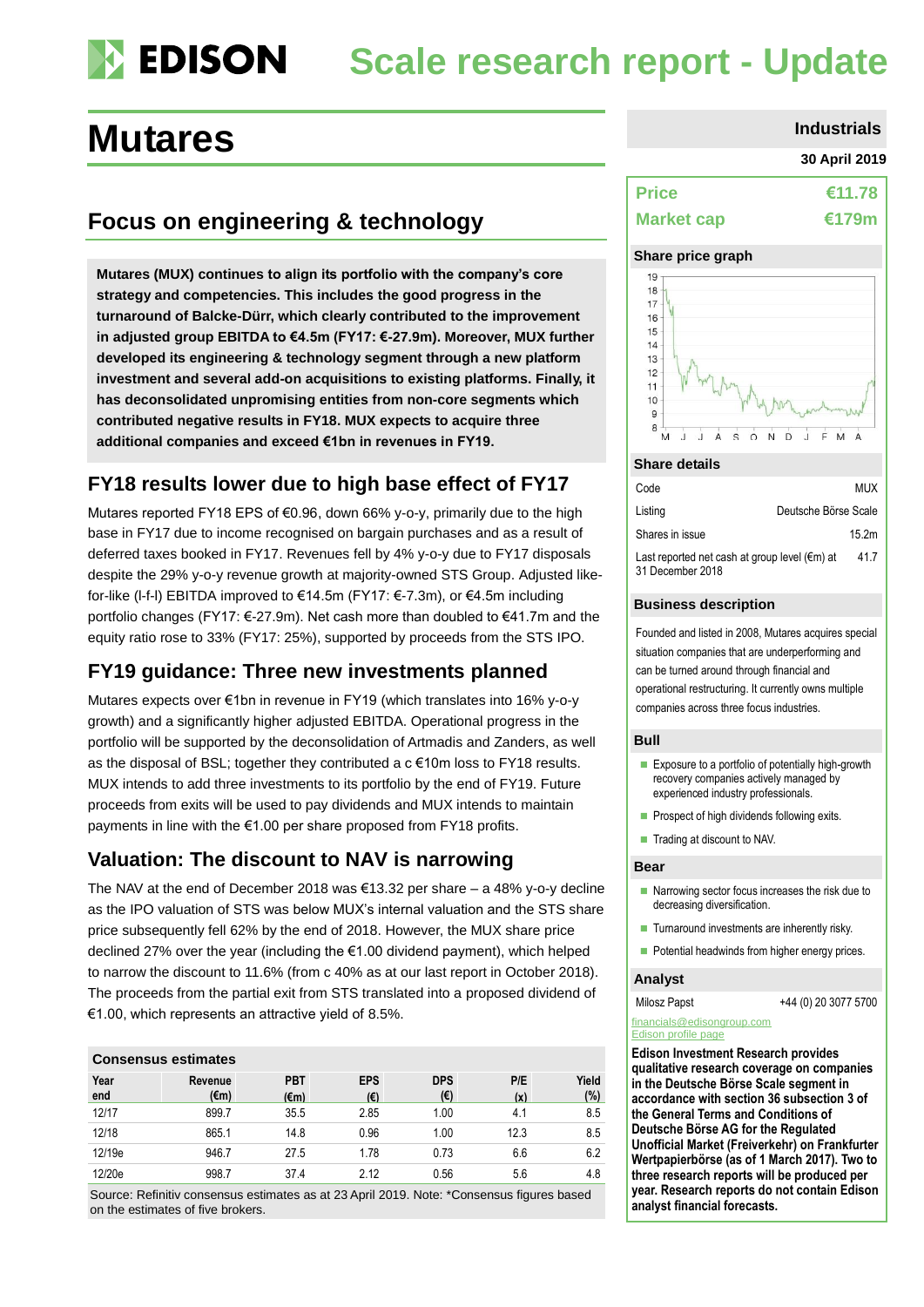

### **Financials: Portfolio as a whole becomes profitable**

Mutares showed significant improvement in adjusted EBITDA reporting €4.5m profit in FY18, compared to  $a \in 27.9$ m loss in FY17. The main contributor to this improved profitability was the engineering & technology segment, which posted a €1.8m profit, compared with a €16.4m loss in FY17, mostly due to the successful turnaround at Balcke-Dürr, which moved from a €10m loss to a profit of €6m. Adjusted EBITDA was also supported by the automotive segment, which remained the main earnings contributor with 22% y-o-y adjusted EBITDA growth to €17.6m on the back of add-on investments to the fully consolidated STS Group, acquired in FY17.

The company focuses on the adjusted EBITDA performance as reported EBITDA has limited informational value because underlying trends are obscured by the impact of gains/losses on acquisitions, disposals and liquidations, as well as non-recurring expenses. Reported EBITDA was €49.1m (FY17: €67.1m), with the y-o-y decline mostly due to strong FY17 results as it included €87.3m in income from bargain purchases (negative goodwill recognised through the profit and loss account) vs €32.3m in FY18. On a current portfolio, l-f-l basis, adjusted EBITDA was €14.5m in FY18 (FY17: €-7.3m).

|  |  |  |  | Exhibit 1: FY18 financial highlights |
|--|--|--|--|--------------------------------------|
|--|--|--|--|--------------------------------------|

| €m                                                           | <b>FY18</b> | <b>FY17</b> | % y-o-y  |
|--------------------------------------------------------------|-------------|-------------|----------|
| <b>Revenues</b>                                              | 865.1       | 899.7       | $-4%$    |
| Reduction or increase of finished goods and work in progress | 0.1         | (4.1)       | N/M      |
| Other operating income                                       | 107.4       | 156.4       | $-31%$   |
| Cost of materials                                            | (532.4)     | (569.6)     | -7%      |
| Personnel expenses                                           | (244.7)     | (251.6)     | $-3%$    |
| Other operating expenses                                     | (146.4)     | (163.7)     | $-11%$   |
| <b>EBITDA</b>                                                | 49.1        | 67.1        | $-27%$   |
| <b>EBITDA</b> margin                                         | 5.7%        | 7.5%        | $-178bp$ |
| o/w Income from bargain purchases                            | 32.3        | 87.3        | $-63%$   |
| o/w Restructuring and other non-recurring expenses           | (28.6)      | (23.2)      | 23%      |
| o/w Deconsolidation effects                                  | 40.9        | 30.9        | 32%      |
| Adj. EBITDA                                                  | 4.5         | (27.9)      | N/M      |
| Adj. EBITDA margin                                           | 0.5%        | $-3.1%$     | N/M      |
| D&A                                                          | (29.7)      | (27.1)      | 10%      |
| Interest and similar income                                  | 0.5         | 3.4         | $-85%$   |
| Interest and similar expenses                                | (5.1)       | (7.9)       | $-35%$   |
| Pre-tax profit                                               | 14.8        | 35.5        | $-58%$   |
| Income taxes                                                 | (2.8)       | 8.4         | N/M      |
| Loss attributable to minority interest                       | (2.7)       | (0.3)       | 800%     |
| Group share of consolidated income                           | 14.7        | 44.2        | $-67%$   |
| Net margin                                                   | 1.7%        | 4.9%        | $-321bp$ |
| EPS $(€)$                                                    | 0.96        | 2.85        | $-66%$   |

Source: Mutares accounts

Mutares reported a 4% y-o-y decrease in revenues to €865m in FY18, mainly due to the deconsolidation of portfolio companies – FTW, GeesinkNorba, A+F,Grosbill (FY17) and Artmadis (H118). The deconsolidation effects were mostly offset by STS, which saw revenue grow by 29% yo-y to €401m, representing 46% of Mutares group revenues in FY18. It is worth highlighting that €108.3m of STS's revenues came from one customer, representing 27% of STS's top line and 13% of Mutares group revenues. Following the partial exit during STS's IPO in June 2018, Mutares still holds a majority position in the company (65% stake) and recognises part of its losses as minority interests, which amounted to €2.7m in FY18.

In FY17, the bottom line was supported by one-off income from deferred taxes which was not recognised in FY18, resulting in an income tax expense of €2.8m in FY18 (FY17: €8.4m). Consequently, net income attributable to Mutares shareholders was €14.7m in FY18 (down 67% yo-y) and translated into EPS of €0.96. MUX still plans to distribute a dividend of €1.00 per share (flat y-o-y), with the AGM to be held on 23 May 2019, which will also vote on converting the company into a partnership limited by shares (German: KGaA). Under the new legal form, shareholders will act as limited partners, which will give more flexibility to management. According to Mutares, the structure will not involve additional costs for shareholders.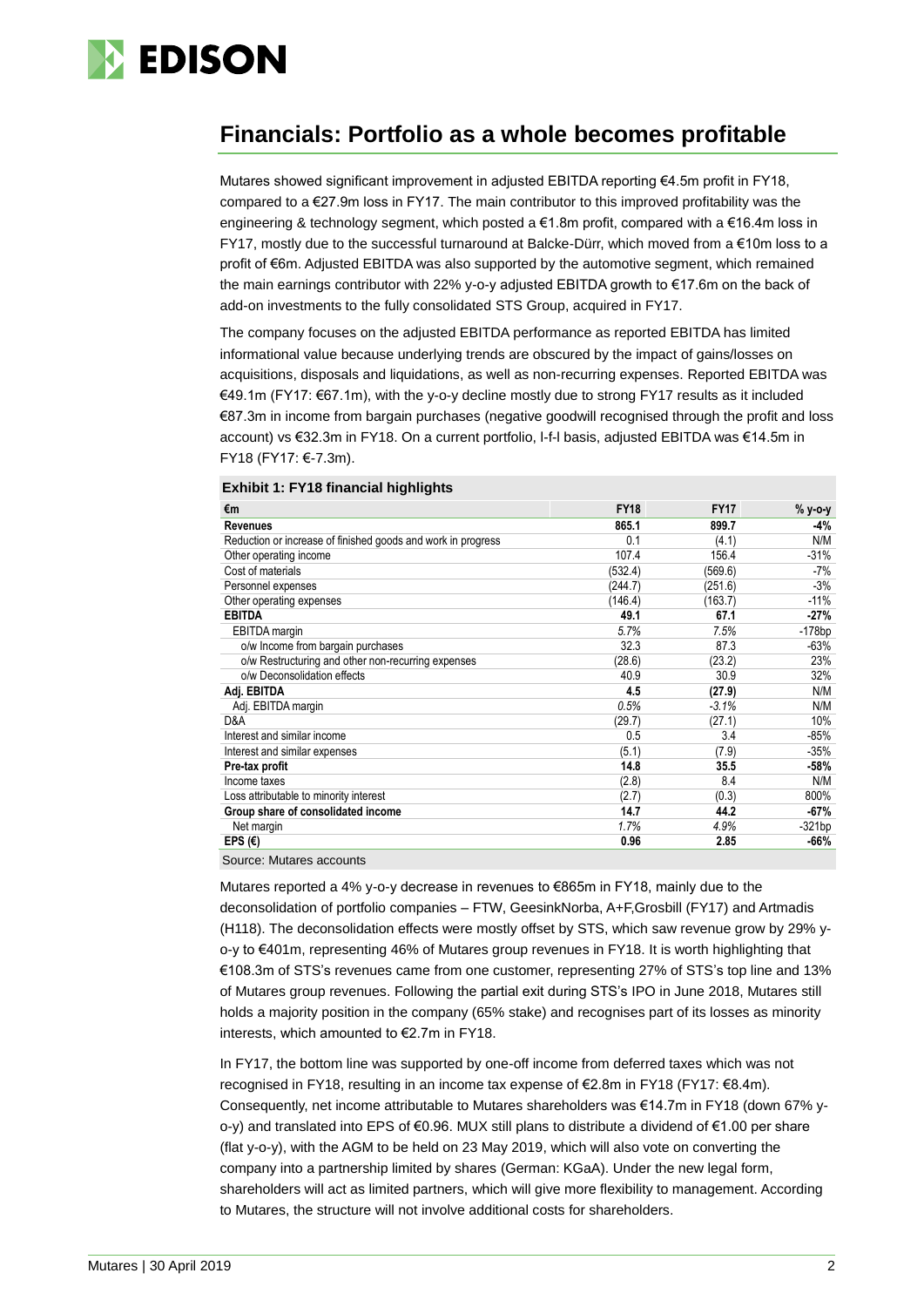

The group's net cash position more than doubled to €41.7m (FY17: €18.9m). Debt was lower at €66.4m (FY17: €80.0m) and the company held €108.1m in cash at the end of the year (FY17: €98.9m). Mutares ended FY18 with an equity ratio of 33% compared with 25% in FY17.

### **Portfolio expansion in engineering & technology**

MUX's business model is to acquire companies in turnaround situations, with its focus and expertise lying in the industrials sector. It follows the buy-and-build strategy to extract synergy and value, making 'add-on' investments to its 'platform' companies. At the end of 2018, MUX's portfolio consisted of 10 companies. With the FY18 results announcement, the company merged its five segments into three for presentation purposes: automotive & mobility, engineering & technology and goods & services. Eupec was reclassified from construction & infrastructure to engineering & technology, with the remaining companies merged into the goods & services segment.

MUX's recent M&A activity has focused on the engineering & technology segment. In November 2018, it acquired its fourth company in the segment (Knorr Bremse Railservices UK, subsequently renamed Gemini Rail Group). Moreover, in 2018 it completed three add-on acquisitions to its existing platforms, Balcke-Dürr and Donges (KSS, the Heat Transfer Products (HTP) division of STF and Kalzip), with two further add-on deals (Normek and FDT) completed in Q119. The segment now represents 43% of the portfolio NAV (52% under the new classification) from 16% at the end-2017. Growth was driven by new investments, the turnaround at Balcke-Dürr and a €3m increase in EBITDA at Eupec.

Balcke-Dürr (acquired in December 2016) reported a €6m profit in FY18 (FY17: €10m loss). The company offers solutions for power plant constructors and was expanded by two add-on investments in 2018: KSS and HTP. The company also cut costs by reducing the number of employees to 480 (from 730). Balcke-Dürr's contribution to group revenue was €116m in FY18 and is set to grow through the buy-and-build strategy.

Donges Group was initially acquired in November 2017 as an add-on to Balcke-Dürr but was later reclassified as a platform investment illustrating MUX's commitment to developing this entity. The company provides steel construction with a focus on bridges. After three add-on acquisitions in recent months (Kalzip, Normek and FDT) the combined group is expected to deliver €230m in revenue annually (€172m from new add-ons). In FY18, Donges Group improved its operations, but still contributed a negative adjusted EBITDA of €3m.

The automotive segment remains the main contributor to group results generating €437m in revenues (+27% y-o-y) and €17.6m in adjusted EBITDA (+22% y-o-y). The segment's NAV decreased 77% y-o-y due to the partial exit and downward revaluation of STS and now represents 28% of MUX's NAV compared to 60% in FY17. Following the IPO, STS is valued based on the quoted share price. The listing was completed at a price below MUX's earlier expectations, as illustrated by the sequential NAV decline of 56.9% posted in the automotive segment in H118. STS's share price subsequently decreased by a further 62% by the end of 2018 vs the IPO price. Based on the end-2018 share price of €10.2, STS represented c 20% of MUX's NAV.

#### **Exhibit 2: Segment details**

|                               | Revenues (€m) |             |             | Adjusted EBITDA (€m) |             |         | NAV $(\epsilon m)$ |             |        |
|-------------------------------|---------------|-------------|-------------|----------------------|-------------|---------|--------------------|-------------|--------|
| <b>Segment</b>                | <b>FY18</b>   | <b>FY17</b> | $V - O - V$ | <b>FY18</b>          | <b>FY17</b> | $V-O-V$ | <b>FY18</b>        | <b>FY17</b> | y-o-y  |
| Automotive                    | 437.0         | 344.1       | 27%         | 17.6                 | 14.4        | 22%     | 56.2               | 239.9       | $-77%$ |
| Engineering & Technology      | 191.9         | 213.2       | $-10%$      | 1.8                  | $-16.4$     | N/M     | 86.3               | 63.6        | 36%    |
| Construction & Infrastructure | 77.7          | 65.1        | 19%         | 0.2                  | $-5.0$      | N/M     | 25.1               | 43.4        | $-42%$ |
| Wood & Paper                  | 124.9         | 178.8       | $-30%$      | $-7.0$               | $-3.9$      | N/M     | 13.7               | 15.6        | $-12%$ |
| Consumer Goods & Logistics    | 33.8          | 98.6        | $-66%$      | -1.5                 | $-10.0$     | N/M     | 0.4                | 4.3         | $-91%$ |

Source: Mutares accounts. Note: Financial results do not include intra-segment consolidation adjustments; the NAV does not include net cash held at the holding company (€21.2m at end-2018).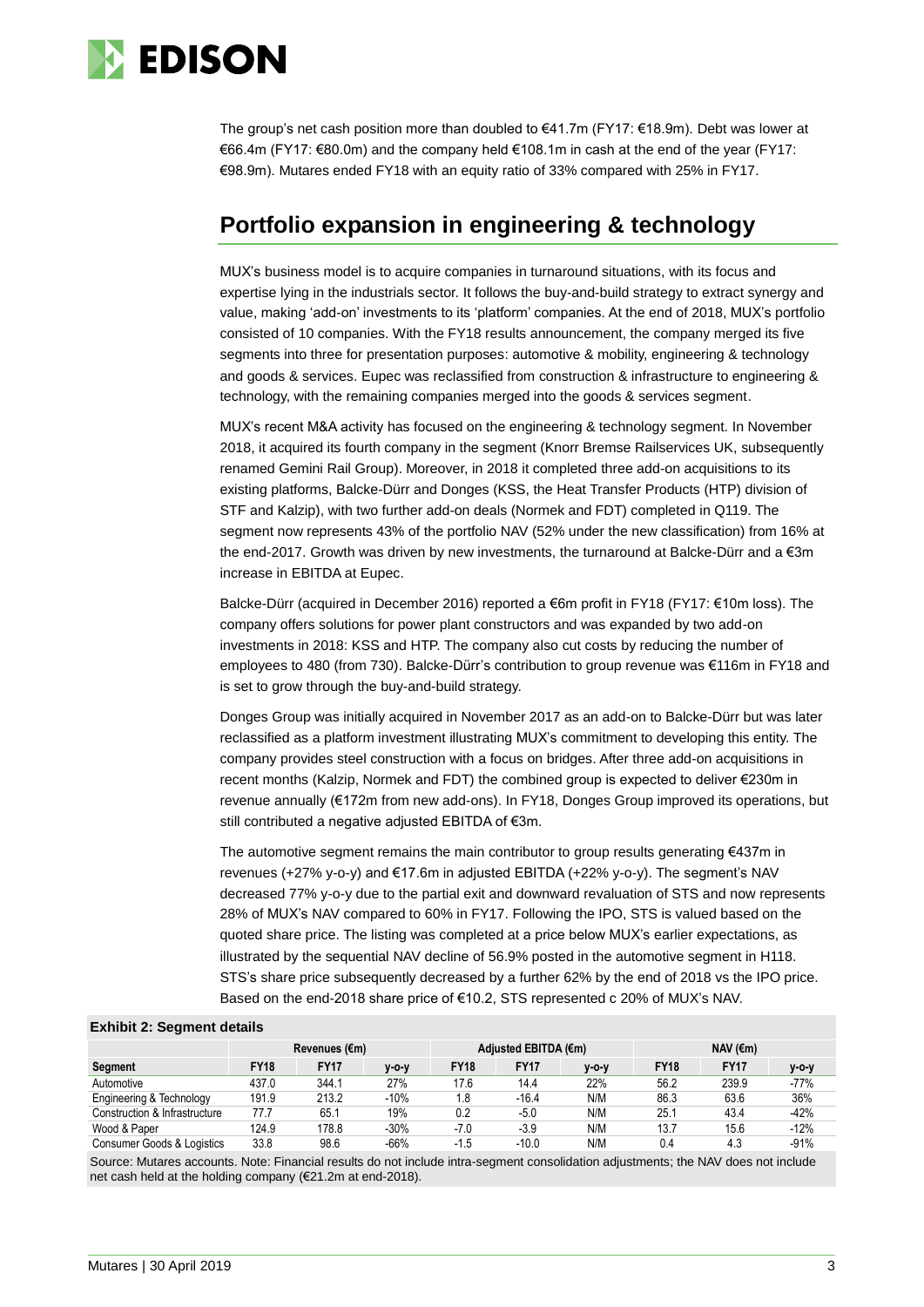

### **FY19 outlook**

In addition to the two add-ons to the Donges Group finalised in Q119, Mutares plans to complete at least three more acquisitions in FY19. On 23 April 2019, it announced that it has made a binding offer to acquire ArcelorMittal TrefilUnion SAS, a producer of wires and steel ropes with two plants located in France, as another platform investment. Mutares expects the restructuring measures planned for 2019 will substantially lower the net cash held by the portfolio companies. Future exit proceeds will be used largely to pay out dividends, as Mutares intends to maintain at least a stable DPS.

For FY19, management expects revenues to exceed €1bn (driven mostly by engineering & technology), which implies over 16% y-o-y growth, accompanied by a low double-digit increase in adjusted EBITDA. MUX expects FY19 revenues to be flat in automotive & mobility and goods & services. However, the company also anticipates a significant improvement in the operating result at both STS and Elastomer Solutions. Headwinds are possible from higher energy prices, especially at Eupec, Norsilk and Cenpa.

Engineering & technology should improve earnings visibly on the back of recent acquisitions (and also the takeover ArcelorMittal TrefilUnion upon completion). Mutares implemented its turnaround programme at Gemini and expects a slightly positive result already in FY19, supported by favourable market conditions driven by regulations, as all UK trains must be accessible to disabled people by 2020. Consequently, Gemini expects full capacity utilisation in FY19. Donges should deliver a clearly positive operating result due to contributions from acquisitions.

In the goods & services segment, Mutares sees significant improvement in profitability, supported by the deconsolidation of Zanders (wood & paper) and Artmadis (consumer goods & logistics) due to insolvency, as well as the disposal of BSL (construction & infrastructure). The three companies contributed a negative €10m to adjusted EBITDA in FY18 according to management. KLANN is expected to deliver a strong rebound in adjusted EBITDA on the back of more efficient cooperation with suppliers and lack of the staff shortages experienced in FY18.

### **Valuation: NAV affected by decline in STS share price**

Mutares's portfolio NAV at end-December 2018 amounted to €202.9m (€13.32 per share), down 49.1% y-o-y from end-2017. At the current share price of €11.78, Mutares is trading at a 11.6% discount to its last reported NAV. The discount narrowed significantly during the year (from c 50% at the time of the FY17 results), which may have been assisted by share repurchases in June and July 2018 amounting to €3m (representing 283,019 shares or c 2% of the share count at end-2017).

As Mutares normally acquires a 100% stake in its portfolio companies for which no open-market valuation is available, its published NAV is based on its own valuation models. The methodology used to calculate FY18 value is more conservative than in FY17, in part reflecting more muted economic growth prospects in Europe. The company-specific WACC was increased to an average 9% from 6.4%, with the terminal value growth rate lowered to 0.5% from the 1.5% used in the FY17 valuation.

The €28m proceeds from the partial exit from STS allowed MUX's management to propose a dividend of €1.00 per share (subject to AGM approval in May), which represents an attractive yield of 8.5%. However, it must be noted that future dividend levels will depend on further gains from successful exits. Management has declared its intention to sustain dividend capacity and maintain at least a stable DPS, with the majority of exit proceeds paid out in dividends.